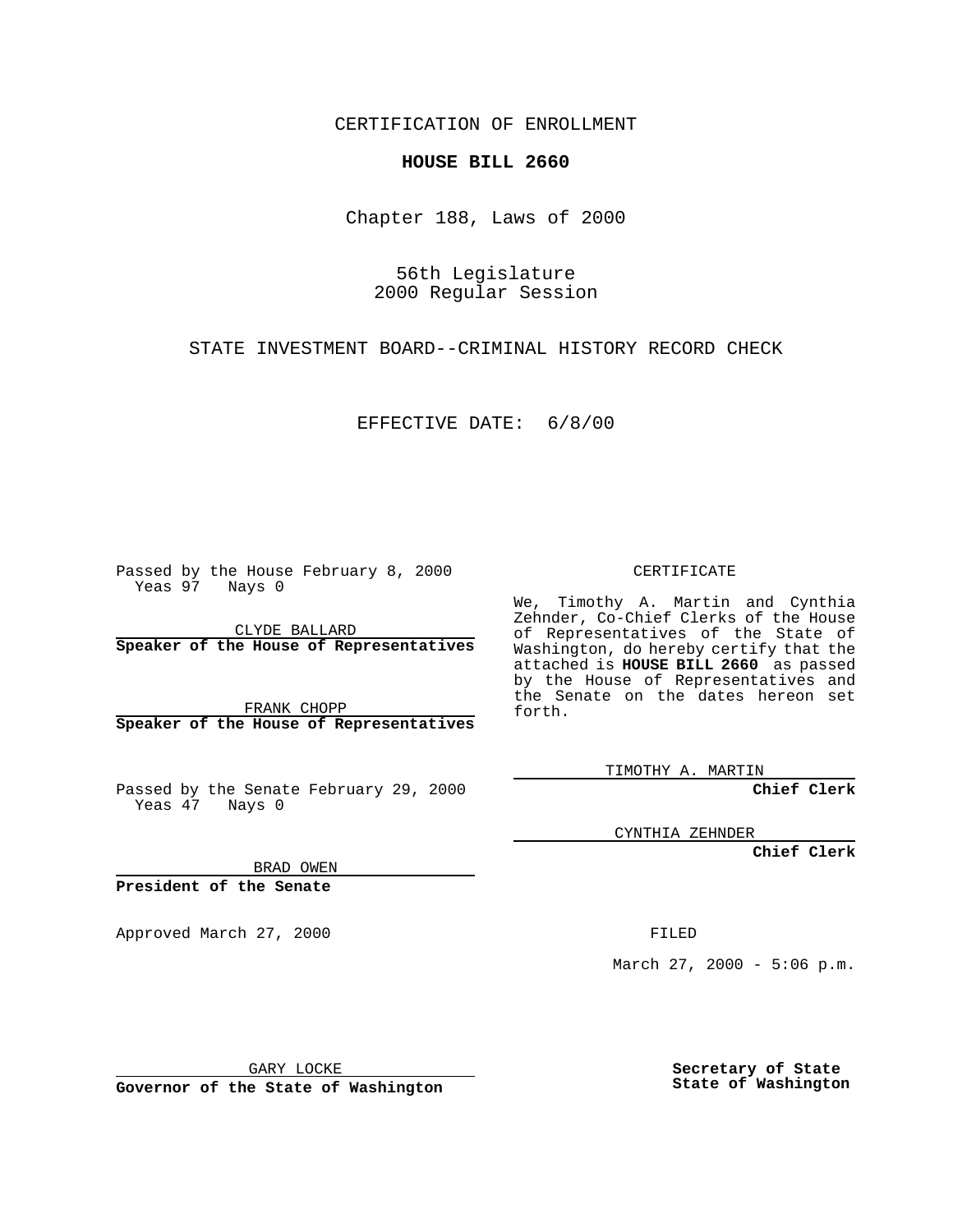## **HOUSE BILL 2660** \_\_\_\_\_\_\_\_\_\_\_\_\_\_\_\_\_\_\_\_\_\_\_\_\_\_\_\_\_\_\_\_\_\_\_\_\_\_\_\_\_\_\_\_\_\_\_

\_\_\_\_\_\_\_\_\_\_\_\_\_\_\_\_\_\_\_\_\_\_\_\_\_\_\_\_\_\_\_\_\_\_\_\_\_\_\_\_\_\_\_\_\_\_\_

Passed Legislature - 2000 Regular Session

**State of Washington 56th Legislature 2000 Regular Session**

**By** Representatives Huff, H. Sommers, Hatfield and Benson; by request of State Investment Board

Read first time 01/18/2000. Referred to Committee on Appropriations.

1 AN ACT Relating to criminal history record checks of finalist 2 candidates for certain staff positions of the state investment board; 3 and amending RCW 43.33A.025.

4 BE IT ENACTED BY THE LEGISLATURE OF THE STATE OF WASHINGTON:

5 **Sec. 1.** RCW 43.33A.025 and 1999 c 226 s 1 are each amended to read 6 as follows:

7 (1) Notwithstanding any provision of RCW 43.43.700 through 8 43.43.815, the state investment board  $((\text{max}))$  shall require a criminal 9 history record check for conviction records through the Washington 10 state patrol criminal identification system, and through the federal 11 bureau of investigation, for the purpose of conducting preemployment 12 evaluations of ((prospective new appointees or employees)) each 13 finalist candidate for a board staff position exempt from the 14 provisions of chapter 41.06 RCW, or for any other position in which the 15 employee will have authority for or access to: (a) Funds under the 16 jurisdiction or responsibility of the investment board( $(\tau)$ ) i or ( $(\pm \sigma)$ ) 17 (b) data or security systems of the investment board or designs for 18 such systems. The record check shall include a fingerprint check using 19 a complete Washington state criminal identification fingerprint card,